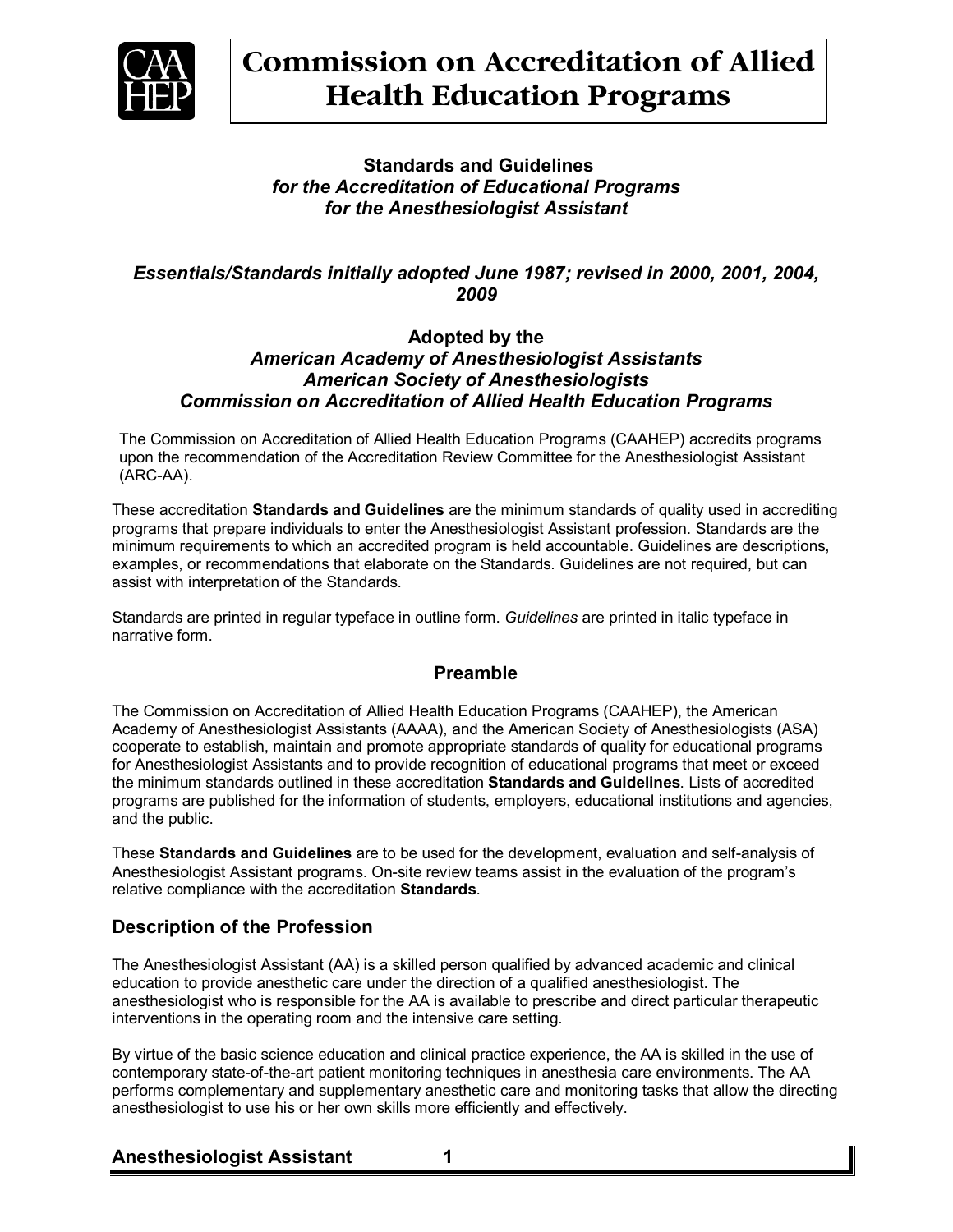The Anesthesiologist Assistant is prepared to gather patient data, to assist in the evaluation of patients' physical and mental status, to record the surgical procedures planned, and to help the directing anesthesiologist administer the therapeutic plan that has been formulated for the anesthetic care of the patient. The tasks performed by AAs reflect regional variations in anesthesia practice and state regulatory factors.

Under the direction of a qualified anesthesiologist, in agreement with the ASA Statement on the Anesthesia Care Team (ACT) and in accordance with the AAAA Statement on the ACT, the Anesthesiologist Assistant's functions include, but are not limited to, the following:

- a. Obtain an appropriate and accurate preanesthetic health history; perform an appropriate physical examination and record pertinent data in an organized and legible manner.
- b. Conduct diagnostic laboratory and related studies as appropriate, such as drawing arterial and venous blood samples.
- c. Establish non-invasive and invasive routine monitoring modalities, as delegated by the supervising anesthesiologist.
- d. Administer induction agents, maintain and alter anesthesia levels, administer adjunctive treatment and provide continuity of anesthetic care into and during the post-operative recovery period.
- e. Apply and interpret advanced monitoring techniques, such as pulmonary artery catheterization, electroencephalographic spectral analysis, echocardiography, and evoked potentials.
- f. Use advanced life support techniques, such as high frequency ventilation and intraarterial cardiovascular assist devices.
- g. Make post-anesthesia patient rounds by recording patient progress notes, compiling and recording case summaries, and by transcribing standing and specific orders.
- h. Evaluate and treat life-threatening situations, such as cardiopulmonary resuscitation, on the basis of established protocols (BLS, ACLS, and PALS).
- i. Perform duties in intensive care units, pain clinics, and other settings, as appropriate.
- j. Train and supervise personnel in the calibration, troubleshooting, and use of patient monitors.
- k. Delegate administrative duties in an anesthesiology practice or anesthesiology department in such functions as the management of personnel, supplies and devices.
- l. Participate in the clinical instruction of others**.**
- m. Perform and monitor regional anesthesia to include, but not limited to, spinal, epidural, IV regional, and other special techniques such as local infiltration and nerve blocks.

### **I. Sponsorship**

### **A. Sponsoring Education Institution**

A sponsoring institution must be a post-secondary academic institution accredited by an institutional accrediting agency that is recognized by the U.S. Department of Education, and must be authorized under applicable law or other acceptable authority to provide a postsecondary program, which awards a minimum of a master's degree at the completion of the program.

The AA program must be supported by an anesthesiology department of a medical school that is accredited by the Liaison Committee on Medical Education or its equivalent. The anesthesiology department must have the educational resources internally or through educational affiliates that would qualify it to meet the criteria of the Accreditation Council for Graduate Medical Education (ACGME), or its equivalent for sponsorship of an anesthesiology residency program.

### **B. Consortium Sponsor**

1. A consortium sponsor is an entity consisting of two or more members that exists for the purpose of operating an educational program. In such instances, at least one of the members of the consortium must meet the requirements of a sponsoring educational institution as described in 1.A.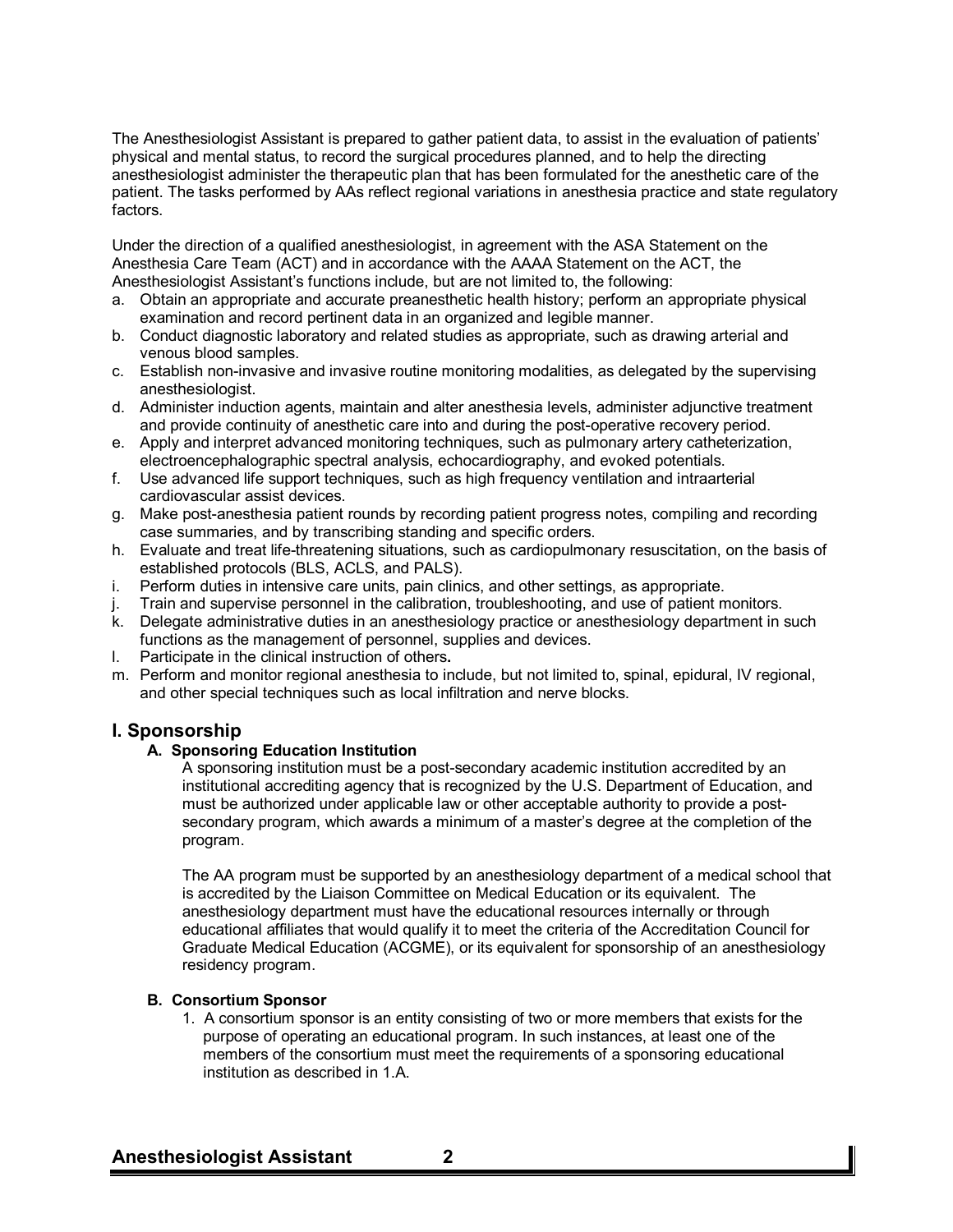2. The responsibilities of each member of the consortium must be clearly documented in a formal affiliation agreement or memorandum of understanding, which includes governance and lines of authority.

### **C. Responsibilities of Sponsor**

The Sponsor must ensure that the provisions of these **Standards and Guidelines** are met.

### **II. Program Goals**

#### **A. Program Goals and Outcomes**

There must be a written statement of the program's goals and learning domains consistent with and responsive to the demonstrated needs and expectations of the various communities of interest served by the educational program. The communities of interest that are served by the program must include, but are not limited to, students, graduates, faculty, sponsor administration, employers, physicians, and the public.

Program-specific statements of goals and learning domains provide the basis for program planning, implementation, and evaluation. Such goals and learning domains must be compatible with both the mission of the sponsoring institution(s), the expectations of the communities of interest, and nationally accepted standards of roles and functions. Goals and learning domains are based upon the substantiated needs of health care providers and employers, and the educational needs of the students served by the educational program.

#### **B. Appropriateness of Goals and Learning Domains**

The program must regularly assess its goals and learning domains. Program personnel must identify and respond to changes in the needs and/or expectations of its communities of interest.

An advisory committee, which is representative of these communities of interest named in these **Standards**, must be designated and charged with the responsibility of meeting at least annually, to assist program and sponsor personnel in formulating and periodically revising appropriate goals and learning domains, monitoring needs and expectations, and ensuring program responsiveness to change.

#### **C. Minimum Expectations**

The program must have the following goal defining minimum expectations: "To prepare competent entry-level Anesthesiologist Assistants in the cognitive (knowledge), psychomotor (skills), and affective (behavior) learning domains."

Programs adopting educational goals beyond entry-level competence must clearly delineate this intent and provide evidence that all students have achieved the basic competencies prior to entry into the field.

*Nothing in this standard restricts programs from formulating goals beyond entry-level competence.*

### **III. Resources**

#### **A. Type and Amount**

Program resources must be sufficient to ensure the achievement of the program's goals and outcomes. Resources must include but are not limited to: faculty, clerical and support staff, curriculum, finances, offices, classroom, laboratory and ancillary student facilities, clinical affiliates, equipment; supplies, computer resources, instructional reference materials, and faculty/staff continuing education.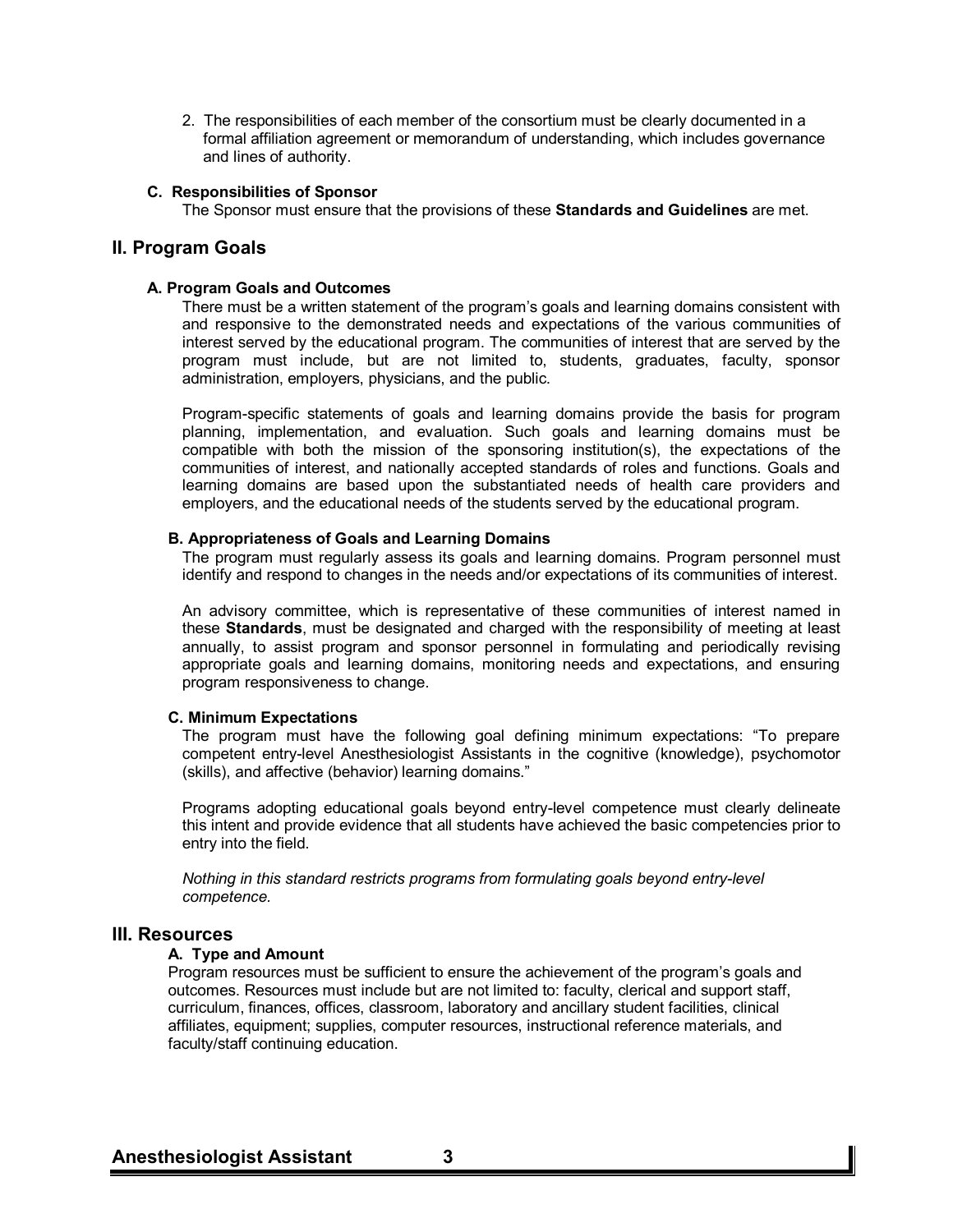### **B. Personnel**

The sponsor must appoint sufficient faculty and staff with the necessary qualifications to perform the functions identified in documented job descriptions and to achieve the program**'**s stated goals and outcomes.

The program director and the medical director must hold an academic appointment with the sponsoring institution.

### **1. Program Director**

### **a. Responsibilities**

The program director must:

- (1) Supervise those activities of the faculty and administrative staff that are in direct support of the Anesthesiologist Assistant program;
- (2) Organize, administer, continuously review, plan, and develop processes that ensure general effectiveness of didactic education in the program;
- (3) Have regular contact with all entities that participate in the education of the students;
- (4) Ensure that continuous and competent medical guidance for the clinically related program components is provided, so that:
	- (a) Supervised clinical instruction meets current standards of acceptable practice;
	- (b) Anesthesiologist assistant students learn, develop, and practice the knowledge and skills essential to successful professional interactions with physicians in the medical workplace;
- (5) Ensure that continuous and competent educational guidance is provided, so that the didactic demands placed by the clinical educational environment are adequately addressed by classroom curriculum design.

### **b. Qualifications**

The program director must

- (1) be an Anesthesiologist Assistant certified by the NCCAA or its successor;
- (2) hold a graduate degree in education, administration, medicine, or the medical basic sciences;
- (3) have the requisite knowledge and skills to administer the classroom/academic aspects of the program; and,
- (4) have the requisite knowledge and skills to administer the operation of the overall program.

### **2. Medical Director**

### **a. Responsibilities**

The medical director must:

- (1) Organize, administer, continuously review, plan, and develop processes that ensure general effectiveness of clinical education in the program;
- (2) Have regular contact with all entities that participate in the education of the students;
- (3) Ensure that continuous and competent medical guidance for the clinically related program components is provided, so that:
	- (a) Supervised clinical instruction meets current standards of acceptable practice;
	- (b) Anesthesiologist assistant students learn, develop, and practice the knowledge and skills essential to successful professional interactions with physicians in the medical workplace;
- (4) Ensure that continuous and competent educational guidance is provided, so that the didactic demands placed by the clinical educational environment are adequately addressed by classroom curriculum design.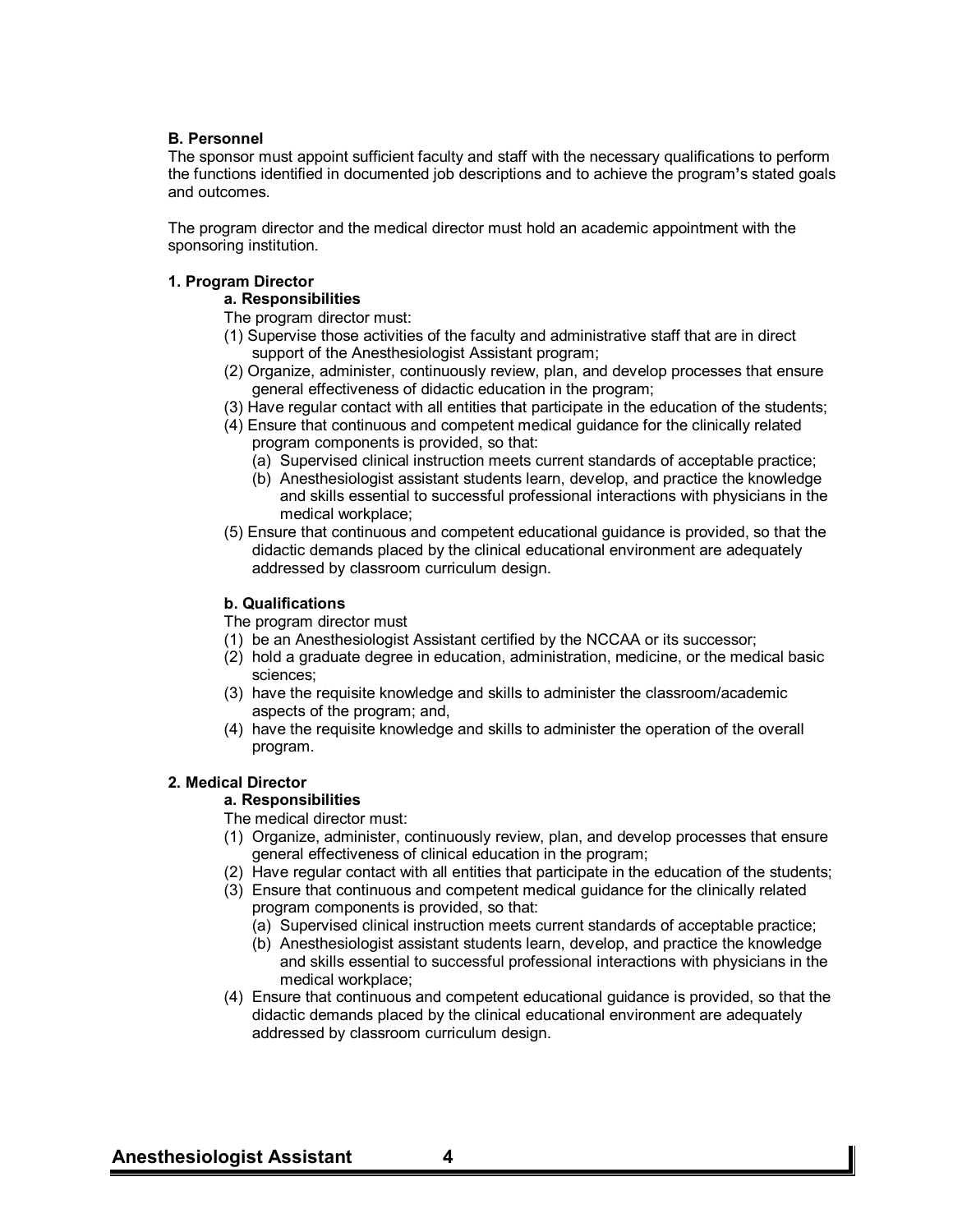### **b. Qualifications**

The medical director must:

- (1) be an anesthesiologist certified by the American Board of Anesthesiology, the American Osteopathic Board of Anesthesiology or a successor;
- (2) hold a graduate degree in education, administration, medicine, or the medical basic sciences, and
- (3) have the requisite knowledge and skills to administer the clinical/academic aspects of the program.

*The program director and the medical director should be individuals who are directly involved in the total educational effort and serve as the principal source of information about the AA program.*

*The required designated title of program director does not prevent a delegated division of duties or the involvement of educational or operational professionals. Delegated areas of responsibility, as defined by the program director should exist in a clear organizational structure that facilitates timely review of problems, refinement of processes, and overall advancement of the educational mission of the program.* 

### **2. Faculty and Instructional Staff**

### **a. Responsibilities**

The instructional staff must be responsible for providing instruction, for evaluating students and reporting progress as required by the institution, and for periodically reviewing and updating course materials.

In each location where a student is assigned for didactic or supervised practice instruction, there must be a qualified individual designated to provide that supervision and related frequent assessments of the student's progress in achieving acceptable program requirements.

### **b. Qualifications**

Faculty must be individually qualified by education and experience and must be effective in teaching the subjects assigned. Faculty for the supervised clinical practice portion of the educational program must include physicians and Anesthesiologist Assistants.

*Basic science courses are ideally provided by the basic science faculty of the medical school. Other faculty may include basic scientists and allied health practitioners such as respiratory therapists and physician assistants. It is encouraged that clinically oriented engineers, education specialists and computer scientists participate in the teaching of advanced monitoring and research techniques.* 

*Resident physicians may contribute to clinical or didactic instruction. However, the physician faculty roster should be composed predominantly of fully trained and licensed anesthesiologists.* 

*When external rotations are included as part of the curriculum, selection criteria for preceptors should include evidence of interest in teaching and an understanding of the use of Anesthesiologist Assistants.* 

### **C. Curriculum**

The curriculum must ensure the achievement of program goals and learning domains. Instruction must be an appropriate sequence of classroom, laboratory, and clinical activities. Instruction must be based on clearly written course syllabi that include course description, course objectives, methods of evaluation, topic outline, and competencies required for promotion and graduation.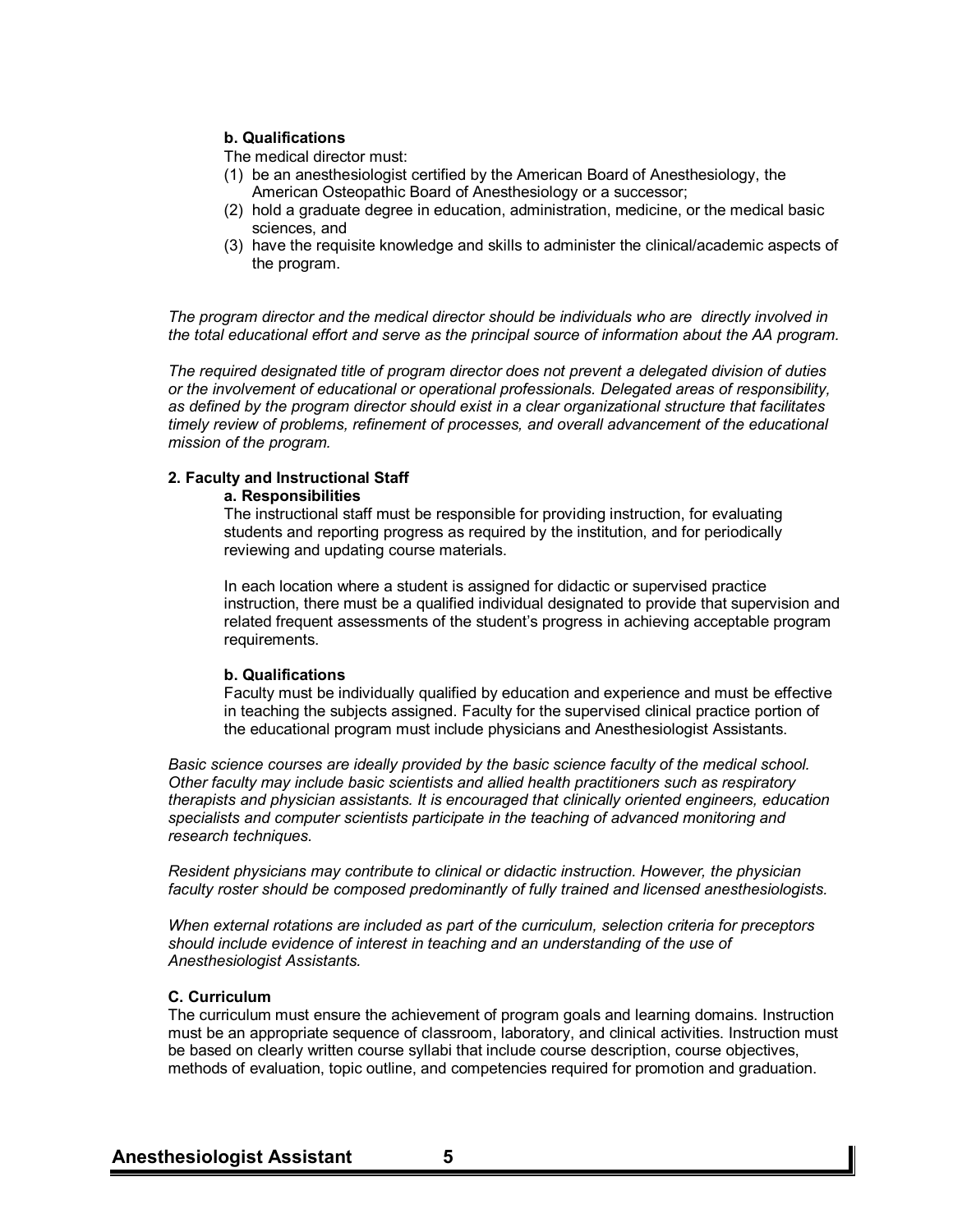General content areas must include:

- 1. Those basic medical sciences that are needed as a foundation for the clinical role of the Anesthesiologist Assistant. In particular, the basic science curriculum must include appropriate content in anatomy, biochemistry, physiology, and pharmacology, with particular emphasis on the cardiovascular, respiratory, renal, nervous and neuromuscular systems.
- 2. Appropriate study components of other basic medical sciences, such as microbiology, pathology, and immunology.
- 3. Medical biophysics appropriate to anesthesia practice, including and emphasizing the principles underlying the function of the devices used in anesthesia delivery systems, in life support systems such as ventilators, and in basic and advanced patient monitors.
- 4. The principles of medical instrumentation, emphasizing the design, function, operation and calibration of patient monitoring devices.
- 5. The function, calibration, and use of the equipment used in associated clinical laboratories, for example, blood gas analyzers.
- 6. The concepts of data analysis as related to the collection, processing, and presentation of basic science and clinical data in medical literature emphasizing methods that support an understanding of clinical decision-making.
- 7. Patient assessment, including techniques of interviewing to elicit a health history and performing a physical examination at the level appropriate for preoperative, intraoperative, and postoperative anesthetic evaluations.
- 8. Extensive instruction in the clinical practice of anesthesia and patient monitoring, principally in an operating room setting but also in preoperative areas, postoperative recovery areas, intensive care units, pain clinics, affiliated clinical laboratories and other supporting services
- 9. Clinical quality assurance conferences and literature reviews
- 10. The curriculum must include the competencies in emergency preparedness consistent with professional standards.

*The program should demonstrate that the content and competencies included in the program's curriculum meet or exceed those stated in Appendix B.* 

*Students should have introductory operating room knowledge and/or skills either as part of the curriculum or through previous operating room experience or credential specific to operating room practice.* 

*Related subjects may be selected from courses or course components in health care and general science that could enhance the professional ability of the Anesthesiologist Assistant. These might include content in professionalism, technical writing, research techniques, interpersonal relationships, and evidence-based medicine.* 

*The curriculum should provide an early integration of clinical and didactic instruction with supervised clinical practice.* 

*Clinical rotations should afford students a variety of patient care experiences as well as a consistency of learning opportunities among individual students. External rotations at affiliated sites should be planned based on the desired educational outcomes set by the program.* 

### **D. Resource Assessment**

The program must, at least annually, assess the appropriateness and effectiveness of the resources described in these **Standards**. The results of resource assessment must be the basis for ongoing planning and appropriate change. An action plan must be developed when deficiencies are identified in the program resources. Implementation of the action plan must be documented and results measured by ongoing resource assessment.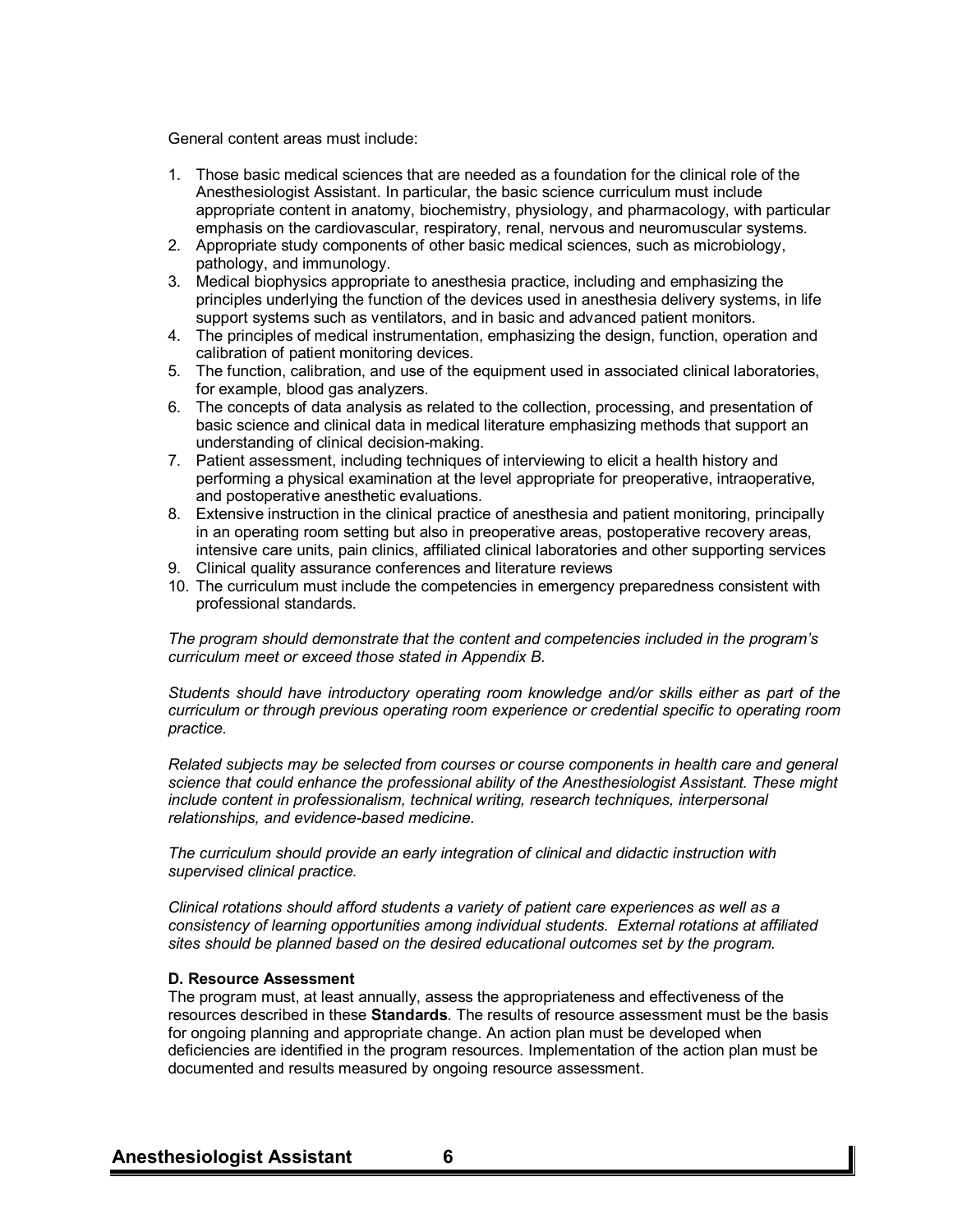*Where reliance is placed upon monies such as grants, there should be documented assurances of the sponsor's commitment to support the program until current students are graduated. The program's sponsor should be responsible for the continued availability of adequate operational funds and should provide program official's recourse to the appropriate institutional authorities if problems arise.* 

### **IV. Student and Graduate Evaluation/Assessment**

### **A. Student Evaluation**

### **1. Frequency and Purpose**

Evaluation of students must be conducted on a recurrent basis and with sufficient frequency to provide both the students and program faculty with valid and timely indications of the students' progress toward and achievement of the competencies and learning domains stated in the curriculum.

### **2. Documentation**

Records of student evaluations must be maintained in sufficient detail to document learning progress and achievements.

### **B. Outcomes**

### **1. Outcomes Assessment**

The program must periodically assess its effectiveness in achieving its stated goals and learning domains. The results of this evaluation must be reflected in the review and timely revision of the program.

Outcomes assessments must include, but are not limited to: national credentialing examination(s) performance, programmatic retention/attrition, graduate satisfaction, employer satisfaction, job (positive) placement, and programmatic summative measures. The program must meet the outcomes assessment thresholds.

*"Positive placement" means that the graduate is employed full or part-time in a related field; and/or continuing his/her education; and/or serving in the military.* 

### **2. Outcomes Reporting**

The program must periodically submit to the ARC-AA the program goal(s), learning domains, evaluation systems (including type, cut score, and appropriateness), outcomes; its analysis of the outcomes, and an appropriate action plan based on the analysis.

Programs not meeting the established thresholds must begin a dialogue with the ARC-AA to develop an appropriate plan of action to respond to the identified shortcomings.

### **V. Fair Practices**

### **A. Publications and Disclosure**

- 1. Announcements, catalogs, publications, and advertising must accurately reflect the program offered.
- 2. At least the following must be made known to all applicants and students; the sponsor's institutional and programmatic accreditation status as well as the name, mailing address, web site address, and phone number of the accrediting agencies; admissions policies and practices, including technical standards (when used); policies on advanced placement, transfer of credits, and credits for experiential learning; number of credits required for completion of the program; tuition/fees and other costs required to complete the program; policies and processes for withdrawal and for refunds of tuition/fees.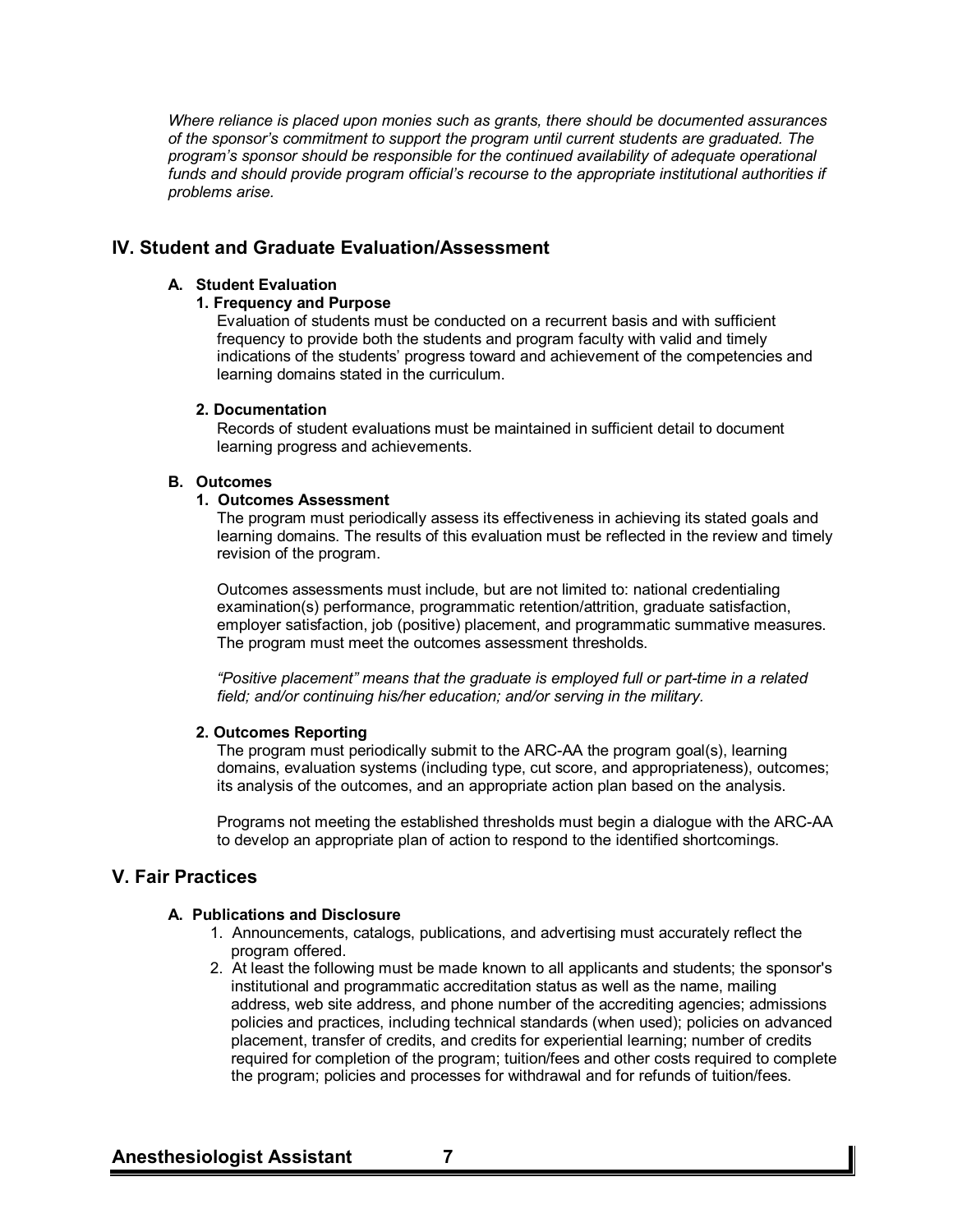- 3. At least the following must be made known to all students**:** academic calendar, student grievance procedure, criteria for successful completion of each segment of the curriculum and graduation, and policies and processes by which students may perform clinical work while enrolled in the program.
- 4. The sponsor must maintain, and provide upon request, current and consistent information about student/graduate achievement that includes the results of one or more of the outcomes assessments required in these **Standards**.

*The sponsor should develop a suitable means of communicating to the communities of interest the achievement of student/graduates.* 

### **B. Lawful and Non-discriminatory Practices**

All activities associated with the program, including student and faculty recruitment, student admission, and faculty employment practices, must be non-discriminatory and in accord with federal and state statutes, rules and regulations. There must be a faculty grievance procedure made known to all paid faculty.

*In the application review and admissions process, consideration should be given to the use of standardized test scores, such as Medical College Admissions test (MCAT) and/or Graduate Record Examination (GRE).* 

*Students should be recruited from a variety of backgrounds to facilitate the availability of complementary and supplementary skills within the field of anesthesia. Typical desirable undergraduate majors include biology, chemistry, physics, computer science, engineering, and such allied health professionals as those of the physician assistant, surgeon's assistant, respiratory therapist, nurse and medical technologist.* 

*The role of the AA demands intelligence, sound judgment, intellectual honesty, an ability to relate well with people, and the capacity to react to emergencies in a calm and reasoned manner. Essential attributes include respect for one's self and others, adherence to confidentiality in communicating with patients and other professionals, and a commitment to the care of the patient.* 

### **C. Safeguards**

The health and safety of patients, students, and faculty associated with the educational activities of the students must be adequately safeguarded.

All activities required in the program must be educational and students must not be substituted for staff.

Anesthesiologist assistant students must be readily identifiable to patients and clinical co-workers as AA students.

The intent of the students' patient management experiences must always be focused on patient safety while maximizing the educational experience. Students must undertake patient care duties commensurate with their level of competency. The students must at no time be considered the anesthesia providers of record. When students are assigned to any patient care duty, an Anesthesiologist, Anesthesiologist Assistant, anesthesiologist residents, or other certified nonphysician anesthesia provider must be immediately available to assist in care of the patient.

### **D. Student Records**

Satisfactory records must be maintained for student admission, advisement, counseling, and evaluation. Grades and credits for courses must be recorded on the student transcript and permanently maintained by the sponsor in a safe and accessible location.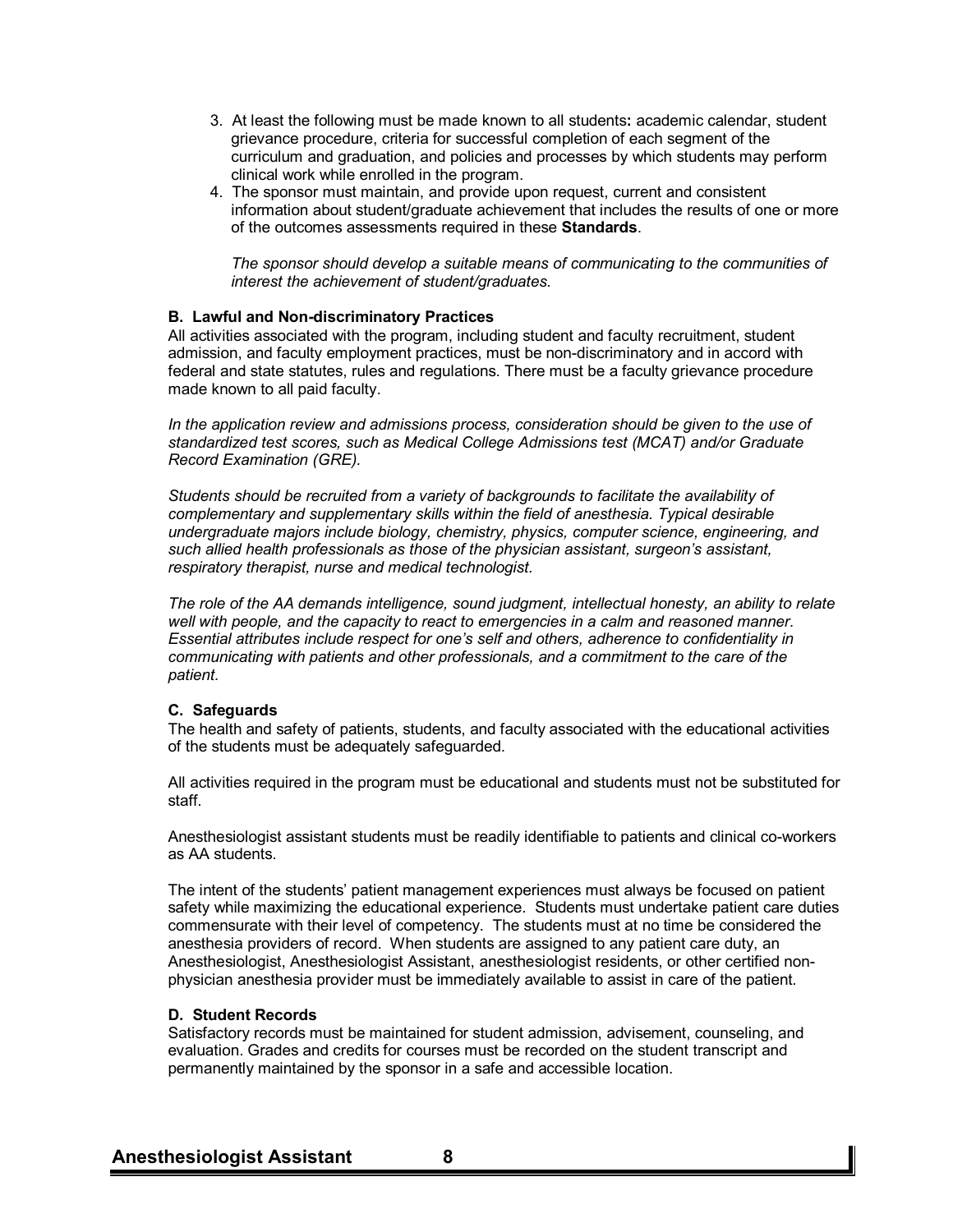### **E. Substantive Change**

The sponsor must report substantive change(s) as described in Appendix A to CAAHEP/ARC-AA in a timely manner. Additional substantive changes to be reported to ARC-AA within the time limits prescribed include

- 1. Change in relationship with medical school.
- 2. Change in relationship with Department of Anesthesiology affiliations.

### **F. Agreements**

There must be a formal affiliation agreement or memorandum of understanding between the sponsor(s) and all other entities that participate in the education of the students describing the relationship, role, and responsibilities between the sponsor and that entity.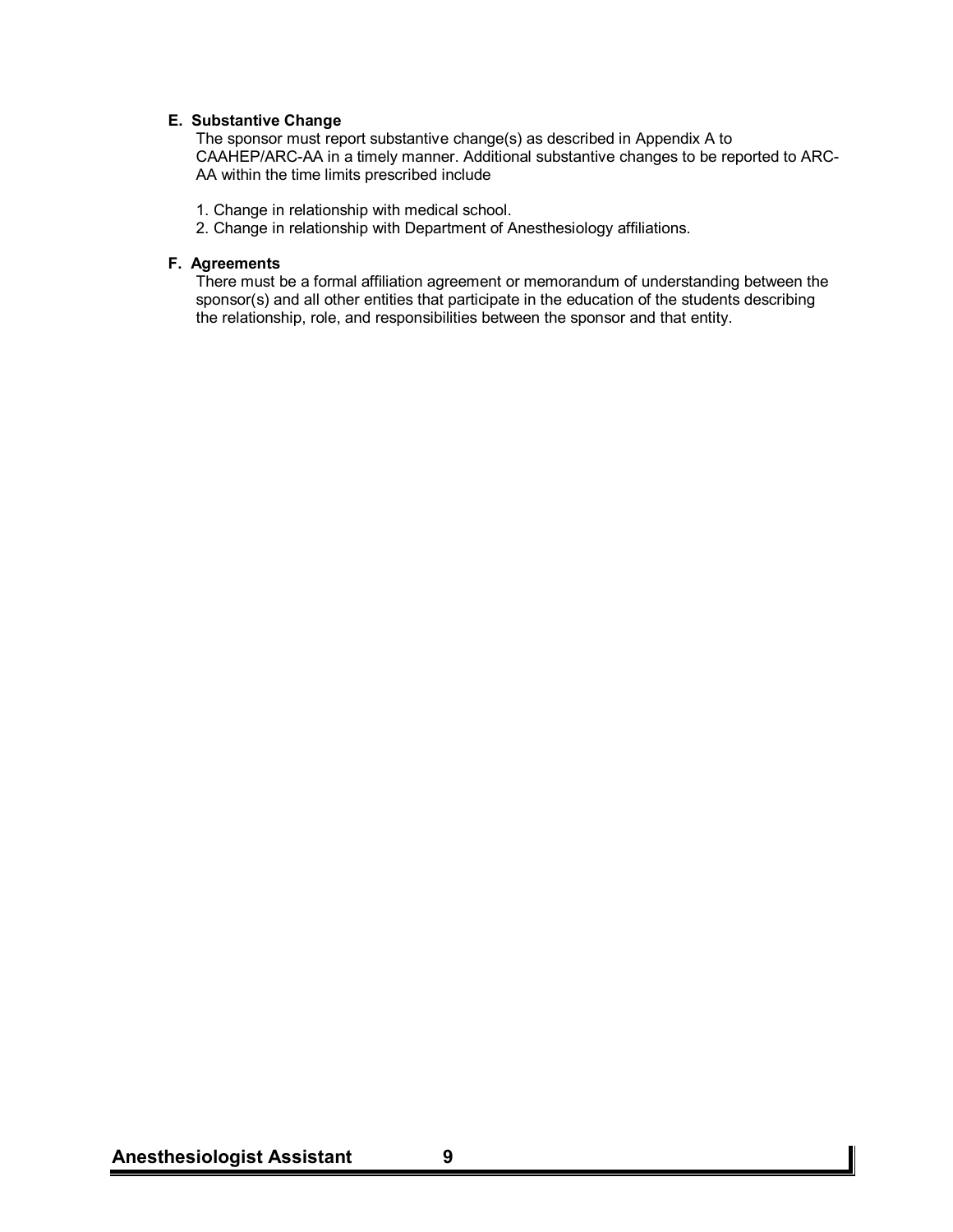# **APPENDIX A**

# **Application, Maintenance and Administration of Accreditation**

### **A. Program and Sponsor Responsibilities**

### 1. **Applying for Initial Accreditation**

a. The chief executive officer or an officially designated representative of the sponsor completes a "Request for Accreditation Services" form and returns it electronically or by mail to:

> ARC-AA 2027 Burnside Dr Allen, TX 75013

The "Request for Accreditation Services" form can be obtained from the CAAHEP website at www.caahep.org/Content.aspx?ID=11.

**Note:** There is **no** CAAHEP fee when applying for accreditation services; however, individual committees on accreditation may have an application fee.

b. The program undergoes a comprehensive review, which includes a written self-study report and an on-site review.

 The self-study instructions and report form are available from the [committee on accreditation]. The on-site review will be scheduled in cooperation with the program and [committee on accreditation] once the self-study report has been completed, submitted, and accepted by the [committee on accreditation].

### **2. Applying for Continuing Accreditation**

a. Upon written notice from the ARC-AA, the chief executive officer or an officially designated representative of the sponsor completes a "Request for Accreditation Services" form, and returns it electronically or by mail to:

### ARC-AA 2027 Burnside Dr Allen, TX 75013 arcaamember@gmail.com

The "Request for Accreditation Services" form can be obtained from the CAAHEP website at www.caahep.org/Content.aspx?ID=11.

b. The program may undergo a comprehensive review in accordance with the policies and procedures of the ARC-AA.

If it is determined that there were significant concerns with the conduct of the on-site review, the sponsor may request a second site visit with a different team.

After the on-site review team submits a report of its findings, the sponsor is provided the opportunity to comment in writing and to correct factual errors prior to the [committee on accreditation] forwarding a recommendation to CAAHEP.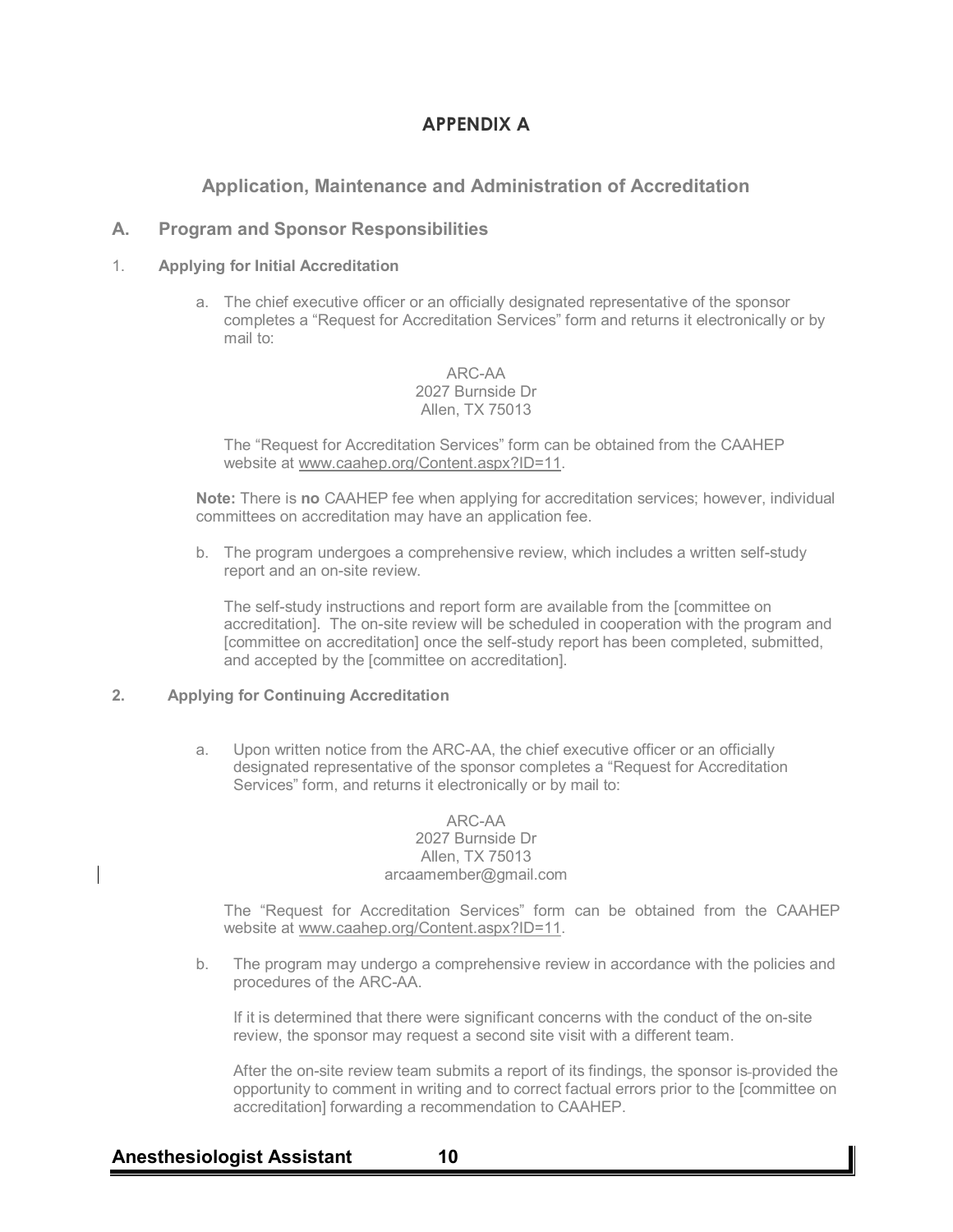### **3. Administrative Requirements for Maintaining Accreditation**

- a. The program must inform the ARC-AA and CAAHEP within a reasonable period of time (as defined by the committee on accreditation and CAAHEP policies) of changes in chief executive officer, dean of health professions or equivalent position, and required program personnel (Refer to Standard III.B.).
- b. The sponsor must inform CAAHEP and the ARC-AA of its intent to transfer program sponsorship. To begin the process for a Transfer of Sponsorship, the current sponsor must submit a letter (signed by the CEO or designated individual) to CAAHEP and the ARC-AA that it is relinquishing its sponsorship of the program. Additionally, the new sponsor must submit a "Request for Transfer of Sponsorship Services" form. The ARC-AA has the discretion of requesting a new self-study report with or without an on-site review. Applying for a transfer of sponsorship does not guarantee that the transfer of accreditation will be granted.
- c. The sponsor must promptly inform CAAHEP and the ARC-AA of any adverse decision affecting its accreditation by recognized institutional accrediting agencies and/or state agencies (or their equivalent).
- d. Comprehensive reviews are scheduled by the ARC-AA in accordance with its policies and procedures. The time between comprehensive reviews is determined by the ARC-AA and based on the program's on-going compliance with the Standards, however, all programs must undergo a comprehensive review at least once every ten years.
- e. The program and the sponsor must pay ARC-AA and CAAHEP fees within a reasonable period of time, as determined by the ARC-AA and CAAHEP respectively.
- f. The sponsor must file all reports in a timely manner (self-study report, progress reports, probation reports, annual reports, etc.) in accordance with ARC-AA policy.
- g. The sponsor must agree to a reasonable on-site review date that provides sufficient time for CAAHEP to act on an ARC-AA accreditation recommendation prior to the "next comprehensive review" period, which was designated by CAAHEP at the time of its last accreditation action, or a reasonable date otherwise designated by the ARC-AA.

Failure to meet any of the aforementioned administrative requirements may lead to administrative probation and ultimately to the withdrawal of accreditation. CAAHEP will immediately rescind administrative probation once all administrative deficiencies have been rectified.

### **4. Voluntary Withdrawal of a CAAHEP- Accredited Program**

Notification of voluntary withdrawal of accreditation from CAAHEP must be made by the Chief Executive Officer or an officially designated representative of the sponsor by writing to CAAHEP indicating: the desired effective date of the voluntary withdrawal, and the location where all records will be kept for students who have completed the program.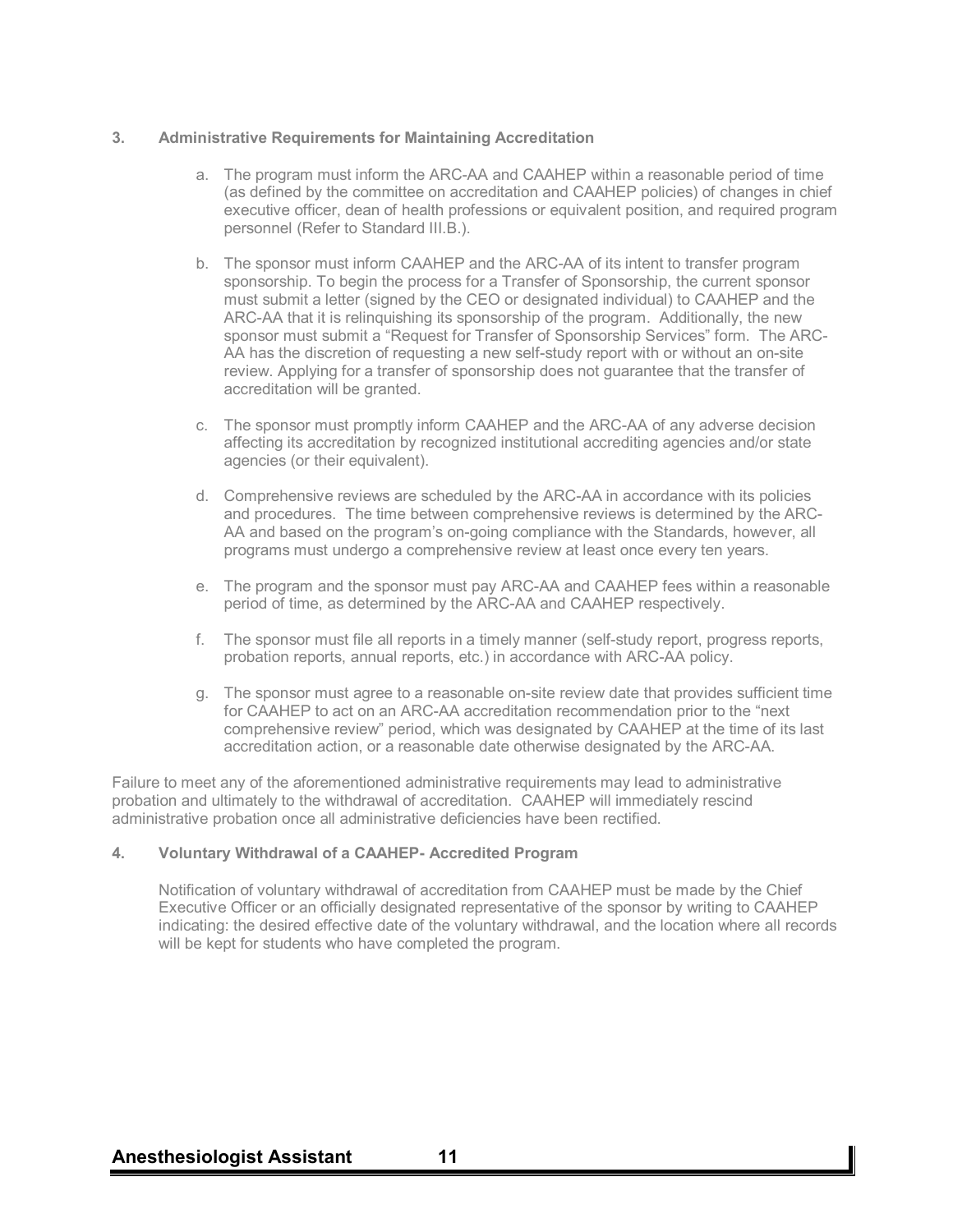### **5. Requesting Inactive Status of a CAAHEP- Accredited Program**

Inactive status for any accredited program other than one holding Initial Accreditation may be requested from CAAHEP at any time by the Chief Executive Officer or an officially designated representative of the sponsor writing to CAAHEP indicating the desired date to become inactive. No students can be enrolled or matriculated in the program at any time during the time period in which the program is on inactive status. The maximum period for inactive status is two years. The sponsor must continue to pay all required fees to the ARC-AA and CAAHEP to maintain its accreditation status.

To reactivate the program the Chief Executive Officer or an officially designated representative of the sponsor must provide notice of its intent to do so in writing to both CAAHEP and the ARC-AA. The sponsor will be notified by the ARC-AA of additional requirements, if any, that must be met to restore active status.

If the sponsor has not notified CAAHEP of its intent to re-activate a program by the end of the twoyear period, CAAHEP will consider this a "Voluntary Withdrawal of Accreditation."

#### **B. CAAHEP and Committee on Accreditation Responsibilities – Accreditation Recommendation Process**

1. After a program has had the opportunity to comment in writing and to correct factual errors on the on-site review report, the ARC-AA forwards a status of public recognition recommendation to the CAAHEP Board of Directors. The recommendation may be for any of the following statuses: initial accreditation, continuing accreditation, transfer of sponsorship, probationary accreditation, withhold of accreditation, or withdrawal of accreditation.

The decision of the CAAHEP Board of Directors is provided in writing to the sponsor immediately following the CAAHEP meeting at which the program was reviewed and voted upon.

- 2. Before the ARC-AA allows the Initial Accreditation of a program to expire, the sponsor must have the opportunity to request reconsideration of that decision or to request voluntary withdrawal of accreditation. The ARC-AA's decision is final and CAAHEP will not entertain any appeal on behalf of the program. CAAHEP will notify the sponsor in writing of the [committee on accreditation's] decision.
- 3. Before the ARC-AA forwards a recommendation to CAAHEP that a program be placed on probationary accreditation, the sponsor must have the opportunity to request reconsideration of that recommendation or to request voluntary withdrawal of accreditation. The ARC-AA's reconsideration of a recommendation for probationary accreditation must be based on conditions existing both when the committee arrived at its recommendation as well as on subsequent documented evidence of corrected deficiencies provided by the sponsor.

The CAAHEP Board of Directors' decision to confer probationary accreditation is not subject to appeal.

4. Before the ARC-AA forwards a recommendation to CAAHEP that a program's accreditation be withdrawn or that accreditation be withheld, the sponsor must have the opportunity to request reconsideration of the recommendation, or to request voluntary withdrawal of accreditation or withdrawal of the accreditation application, whichever is applicable. The [committee on accreditation's] reconsideration of a recommendation of withdraw or withhold accreditation must be based on conditions existing both when the ARC-AA arrived at its recommendation as well as on subsequent documented evidence of corrected deficiencies provided by the sponsor.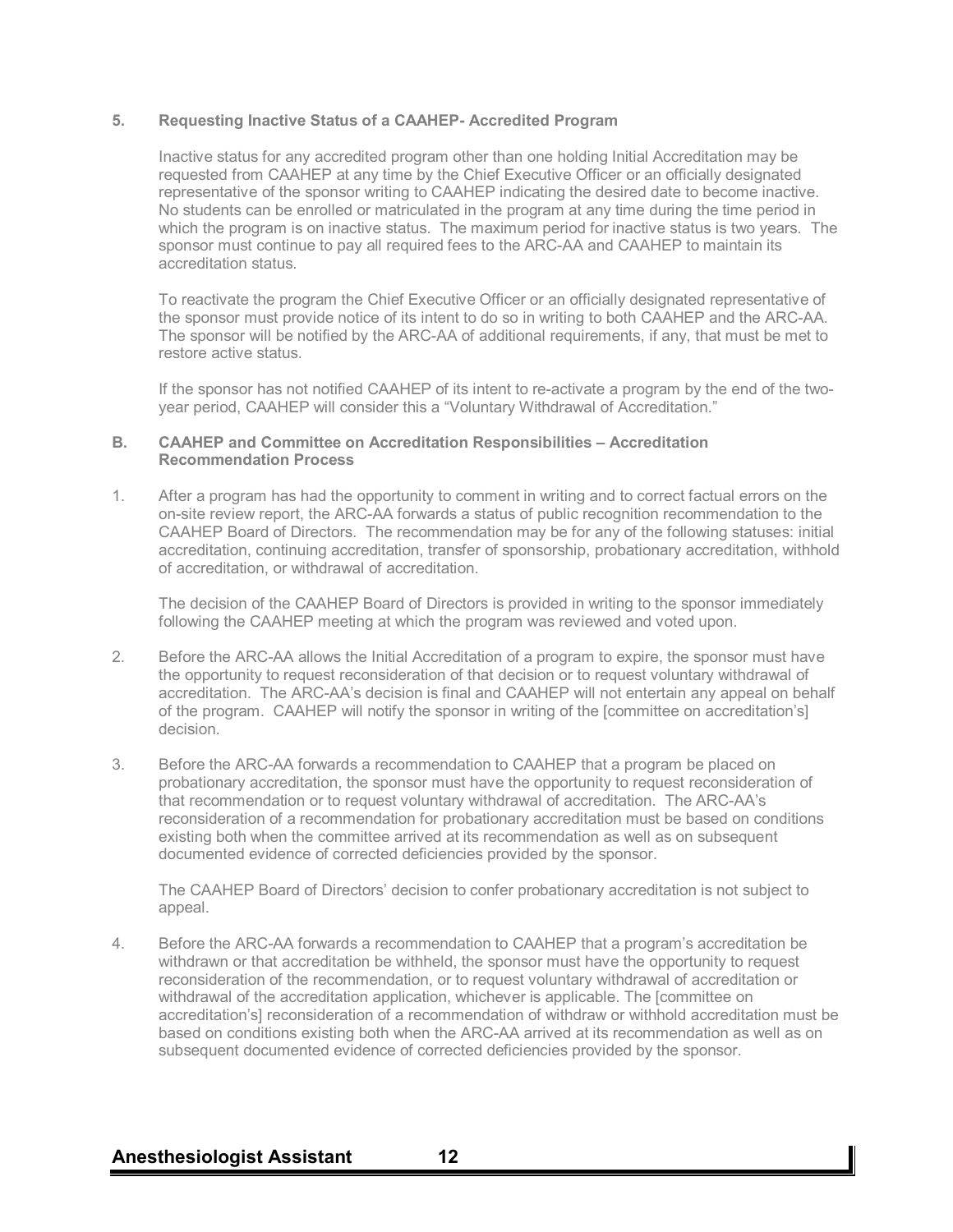The CAAHEP Board of Directors' decision to withdraw or withhold accreditation may be appealed. A copy of the CAAHEP "Appeal of Adverse Accreditation Actions" is enclosed with the CAAHEP letter notifying the sponsor of either of these actions.

At the completion of due process, when accreditation is withheld or withdrawn, the sponsor's Chief Executive Officer is provided with a statement of each deficiency. Programs are eligible to re-apply for accreditation once the sponsor believes that the program is in compliance with the accreditation Standards.

**Note: Any student who completes a program that was accredited by CAAHEP at any time during his/her matriculation is deemed by CAAHEP to be a graduate of a CAAHEP-accredited program.**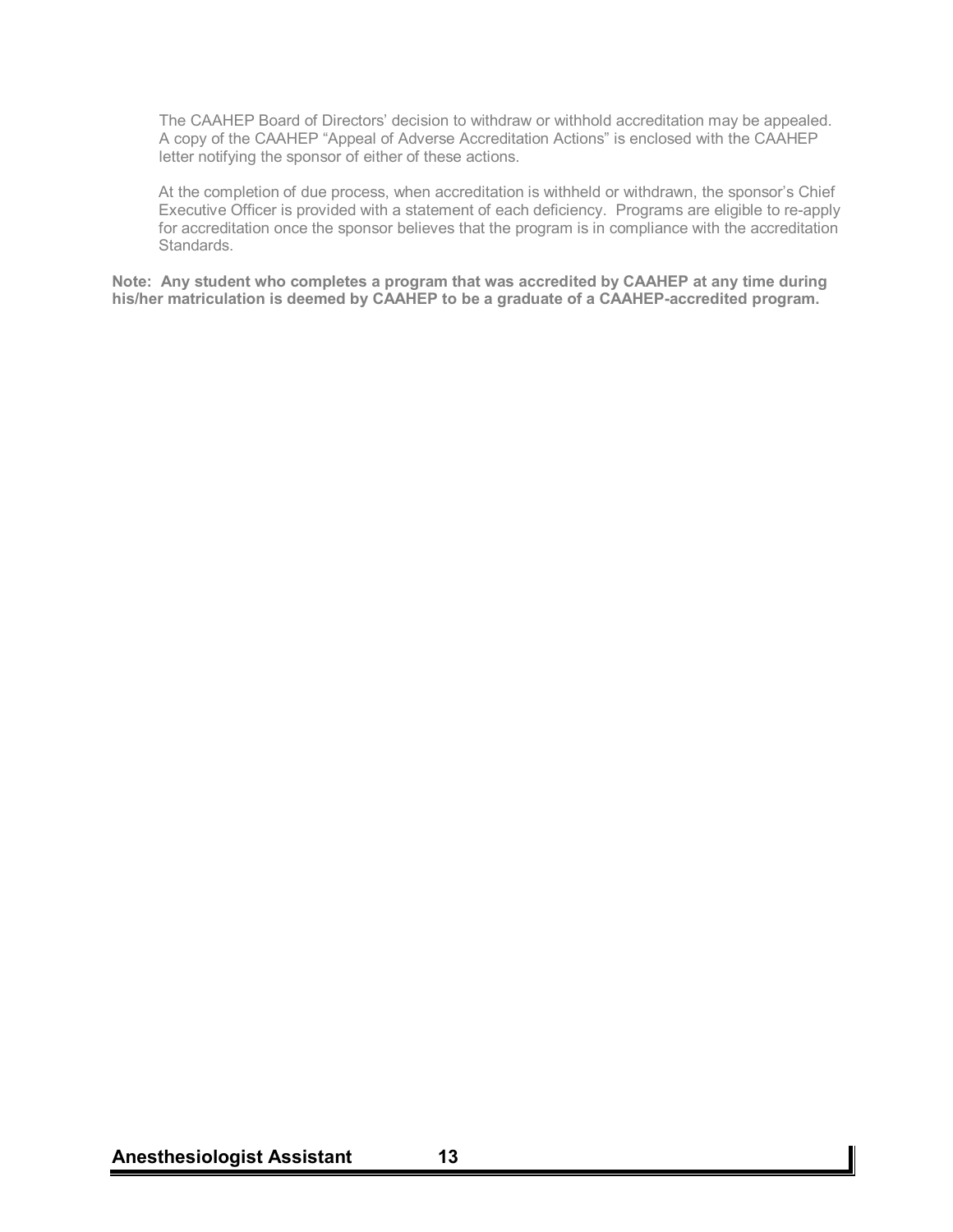# **APPENDIX B**

### *DIDACTIC CONTENT OUTLINE*

### *A. PHYSIOLOGY (Applied and General)*

- *1. Cell and general physiology* 
	- *a. Organization of the cell* 
		- *b. Cell Membranes*
	- *c. Genetic Control of cell function*
- *2. Neuromuscular physiology* 
	- *a. Physiology of the neuron*
	- *b. Anatomy of the neuromuscular junction*
	- *c. Membrane and action potentials*
	- *d. Excitation and contraction of the smooth muscle*
	- *e. Neuromuscular blockade and transmission*
	- *f. Malignant hyperthermia*
- *3. The Nervous System* 
	- *a. Organization of the nervous system* 
		- *i. Peripheral and central nervous system*
		- *ii. Physiology of neurons and synapses*
		- *iii. Characteristics of synaptic transmission*
		- *iv. Sensory receptors*
		- *v. Nerve fibers that transmit different types of signals and their physiologic classification*
		- *vi. Spatial and temporal summation.*
- *4. Peripheral nervous system* 
	- *a. Sympathetic nervous system* 
		- *i. Anatomy of the sympathetic nervous system*
		- *ii. Sympathetic neurotransmission and catecholamine physiology*
		- *iii. Adrenergic receptors*
	- *b. Parasympathetic nervous system* 
		- *i. Anatomy of the parasympathetic nervous system*
		- *ii. Parasympathetic neurotransmission*
		- *iii. Cholinergic receptors*
- *5. Central nervous system* 
	- *a. Neuroanatomy of spine and spinal cord* 
		- *i. Cranial nerves*
		- *ii. Motor functions of the spinal cord and cord reflexes*
		- *iii. Cerebrospinal fluid* 
			- *a. Cerebral blood flow and metabolism*
		- *iv. Intracranial pressure*
		- *a. Head trauma, psychiatric illness, and cerebrovascular disorders*
- *6. Cardiac physiology* 
	- *a. Electrophysiology and conduction pathways* 
		- *i. Mechanisms of heart rate control and ventricular action potentials*
		- *ii. Specialized excitatory and conductive systems*
		- *iii. Control of excitation and conduction*
		- *iv. Electrocardiographic interpretation*
	- *b. Determinants of cardiac output and systemic arterial blood pressure* 
		- *i. Preload, afterload, and contractility*
		- *ii. Cardiac output, venous return and their regulation*
		- *iii. Frank Starling Mechanism*
	- *c. Left ventricular pressure-volume relationships*
	- *d. Ventricular function curves*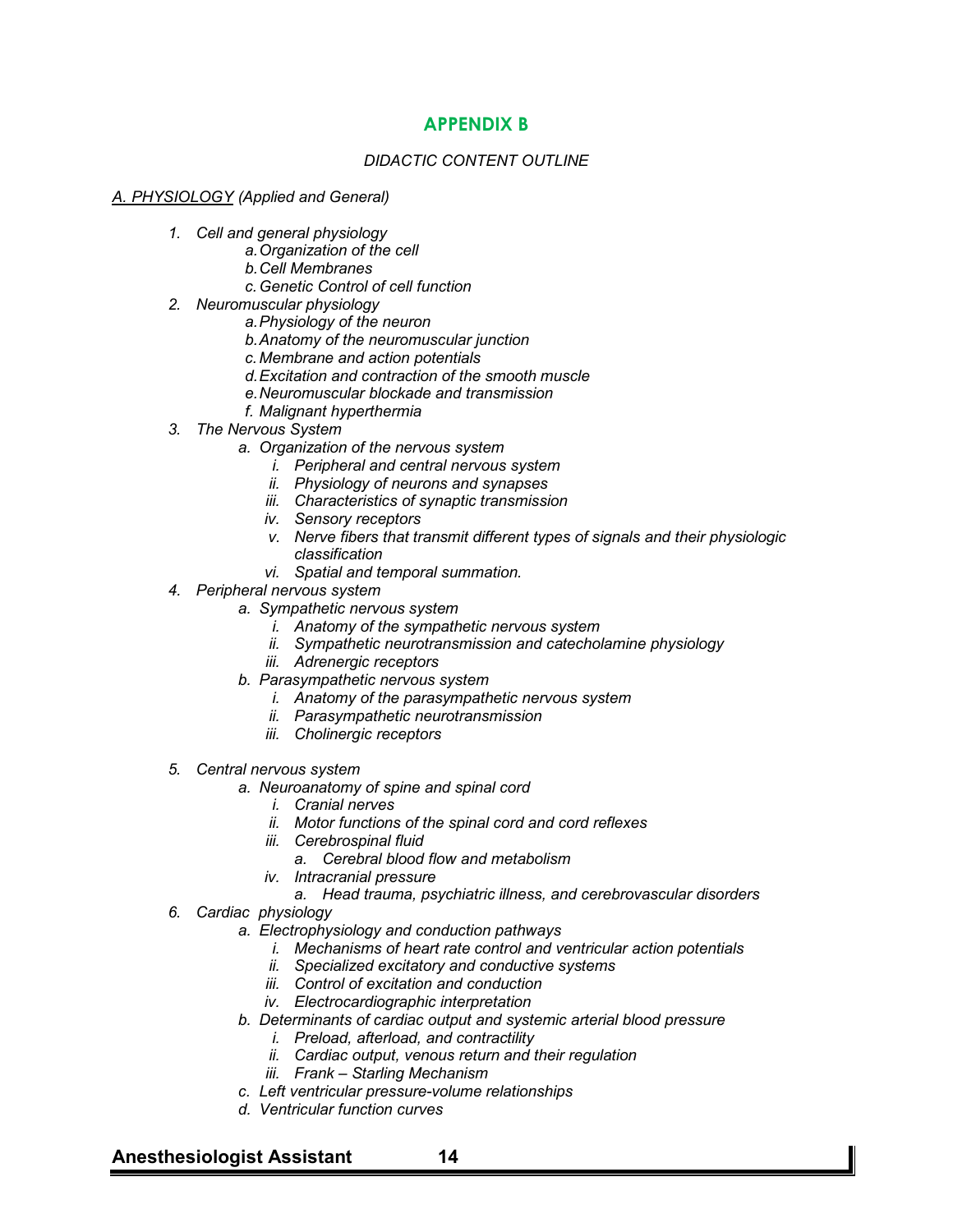- *e. Treatment of intra-operative ischemia and coronary artery disease*
- *f. Subvalvular Aortic Stenosis*
- *g. Cardiac arrhythmias*
- *7. Circulatory physiology* 
	- *a. Microcirculation, lymphatics, capillary fluid exchange, interstitial fluid*
	- *b. Local and humoral control of blood flow by the tissues.*
	- *c. Nervous regulation of the circulation*
- *8. Blood and Hemostasis* 
	- *a. Platelet aggregation and coagulation cascade*
	- *b. Fibrinolysis, plasmin, and coagulation tests*
	- *c. Disorders of coagulation*
- *9. Respiratory physiology* 
	- *a. Anatomy of the larynx*
	- *b. Gas diffusion and partial pressures*
	- *c. Oxygen and carbon dioxide carriage by blood* 
		- *i. Oxygen dissociation curves and abnormalities*
	- *d. Control of ventilation* 
		- *ii. Respiratory centers and sensory pathways*
	- *e. Pulmonary mechanics* 
		- *iii. Ventilation:perfusion relationships*
		- *iv. Hypoxic pulmonary vasoconstriction and one-lung ventilation*
	- *f. Pulmonary function tests* 
		- *v. Flow volume loops*
		- *vi. Airway closure and closing capacity*
	- *g. Chronic and acute respiratory pathophysiology*
- *10. Body Fluid, Electrolytes and the Kidney* 
	- *a. Fluid Compartments*
	- *b. Fluid Management*
	- *c. Anatomy of the nephron and vascular supply*
	- *d. Physiology of urine formation*
	- *e. Renal control of glucose*
	- *f. Regulation of fluid volume and osmolality*
	- *g. Intra- and extra-cellular fluids*
	- *h. Renal tubular control of electrolyte balance*
	- *i. Renal failure and fluid-electrolyte disturbances*
	- *j. Acid-base balance and disturbances*
	- *k. Blood gas physiology*
- *11. Endocrine physiology* 
	- *a. Thyroid and adrenal physiology*
	- *b. Insulin, glucagon and somatostatin*
	- *c. Parathyroid hormone and Calcitonin*
	- *d. Endocrine disorders*
- *12. Hepatic physiology* 
	- *a. Hepatic anatomy and vascular supply*
	- *b. Hepatic disease*
- *13. Pregnancy* 
	- *a. Changes in the cardiopulmonary systems*
	- *b. The uterus and the placenta*
	- *c. Parturition*
- *14. Fetal and Neonatal Physiology* 
	- *a. The cardiopulmonary system*
	- *b. Fluid balance*
	- *c. Renal and hepatic function*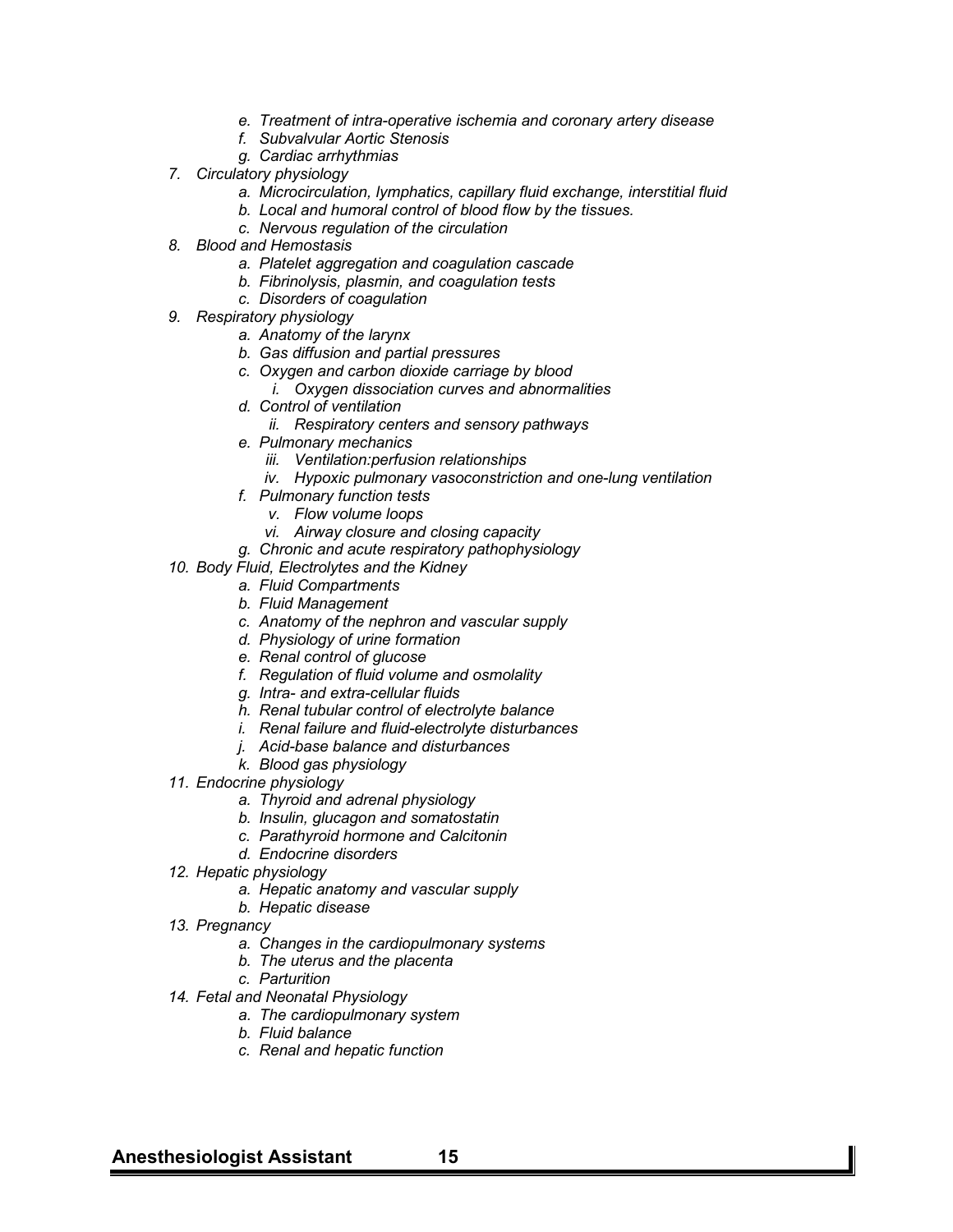#### *B. PHARMACOLOGY*

- *1. Pharmacokinetics and pharmacodynamics* 
	- *a. Absorption, distribution, metabolism, and excretion*
	- *b. Drug-receptor interactions*
	- *c. Weak acids and weak bases*
- *2. Inhalational anesthetics*
- *3. Intravenous anesthetics* 
	- *a. General anesthetics and benzodiazepines*
- *4. Opioids* 
	- *a. Pharmacology of opioid agonist and antagonists*
	- *b. Central and peripheral administration of opioids*
	- *c. Pain pathways* 
		- *i. Peripheral afferents and pain conduction*
		- *ii. Classification of pain*
		- *iii. Mechanism of analgesia*
		- *iv. Modulation of pain*
		- *v. Spinal and supraspinal analgesia*
- *5. Neuromuscular relaxing agents* 
	- *a. Depolarizing and non-depolarizing agents*
	- *b. Interactions with neuromuscular blockers*
	- *c. Timing of reversal of non-depolarizing neuromuscular blockade*
- *6. Drugs acting on the sympathetic nervous system* 
	- *a. Clinical use of catecholamines and synthetic non-catecholamines*
	- *b. Effects of adrenergic agonists and antagonists*
	- *c. Centrally and peripherally acting sympathetic nervous system agents*
- *7. Drugs acting on the parasympathetic nervous system* 
	- *a. Cholinergic agonists and antagonists*
- *8. Local anesthetics* 
	- *a. Structure activity relationships*
	- *b. Mechanics of toxicity and metabolism*
- *9. Calcium Channel blockers*
- *10. Cardiac antidysrhythmic drugs*
- *11. Digitalis and related drugs*
- *12. Antihypertensives and vasoactive agents*
- *13. Antihistaminergic drugs and autacoids*
- *14. Antimicrobial pharmacology* 
	- *a. Basic infectious microbiology*
- *15. Steroids, NSAIDs, and hormone adjunct agents*
- *16. Hemostatic agents* 
	- *a. Anticoagulants, antifibrinolytics, and thrombin inhibitors*
- *17. Diuretics* 
	- *a. Mechanisms of action and side effects*
- *18. Gastroinestinal pharmacology* 
	- *a. Anatacids and gastrointestinal prokinetics*
- *19. Insulin and oral hypoglycemic agents*
- *20. Antiepileptic drugs*
- *21. Math for calculating concentrations*

### *C. ANESTHESIA EQUIPMENT*

- *1. Anesthesia delivery systems*
- *2. Gases, gas containers, and piping systems*
- *3. Anatomy of the anesthesia machine*
- *4. Vaporizing liquid anesthetic agents*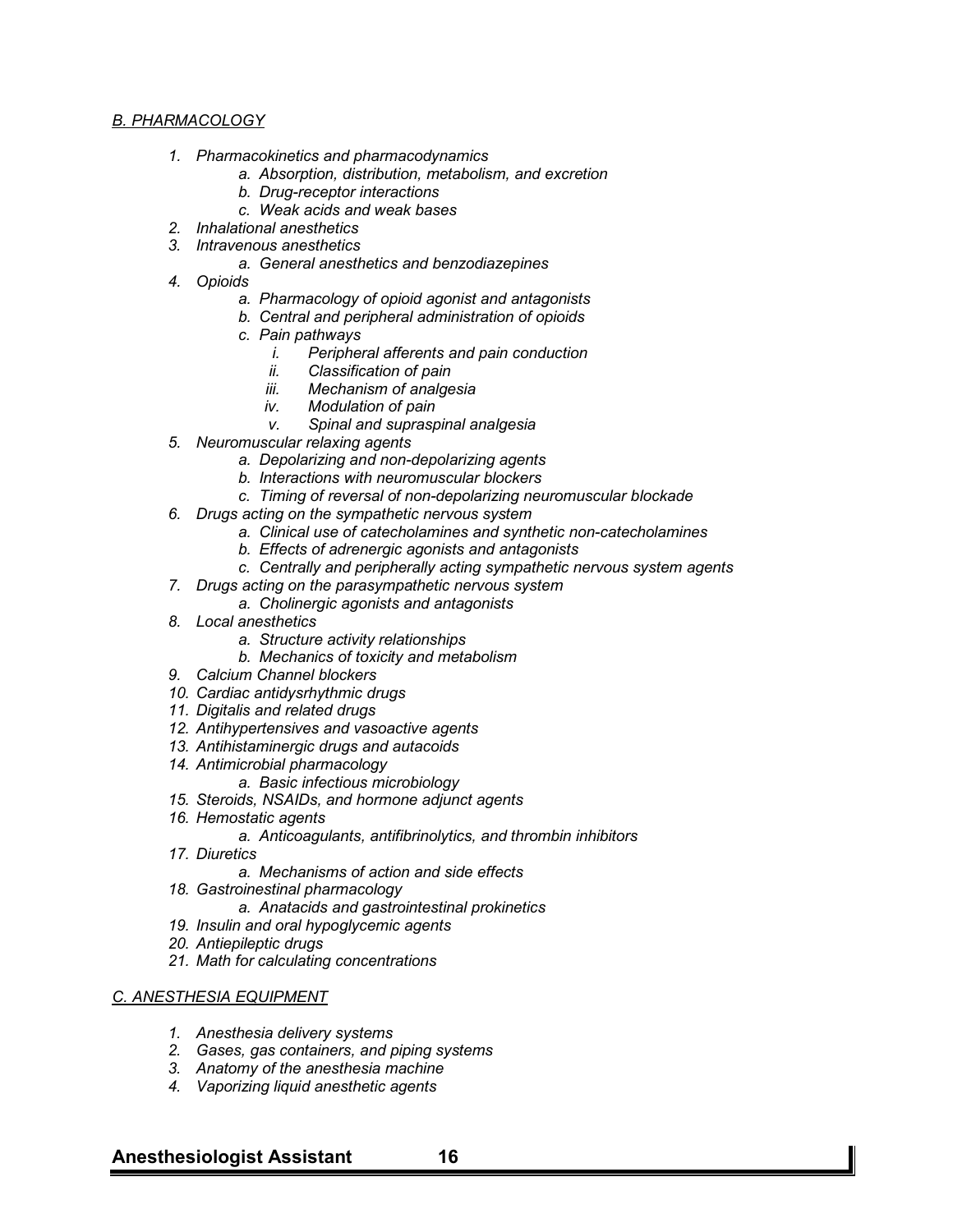- *5. Breathing circuits* 
	- *a. Carbon dioxide absorption*
- *6. Anesthesia ventilators*
- *7. Scavenging waste gases and controlling pollution*
- *8. Oxygen delivery and ventilation during MAC, Transport and MRI*

### *D. INSTRUMENTATION & MONITORING*

- *1. Monitoring the ECG*
- *2. Electrocardiogram interpretations* 
	- *a. ECG in relation to mechanical and electrical events of the heart*
	- *b. Intervals and QRS nomenclature*
	- *c. Atrial and ventricular arrhythmias and conduction abnormalities*
- *3. Non-invasive monitoring* 
	- *a. blood pressure*
	- *b. Transesophageal echocardiography*
	- *c. Doppler and ultrasonic imaging*
	- *d. Cardiac Output*
- *4. Oxygen monitoring, oximetry and plethysmography*
- *5. Capnography* 
	- *a. Respiratory gas analysis*
- *6. Monitoring the neuromuscular junction* 
	- *a. Receptor blockade and nerve stimulation patterns*
	- *b. Characteristics of depolarizing and non-depolarizing neuromuscular blockade*
- *7. Invasive monitoring principles and techniques* 
	- *a. Peripheral arterial pressure waveforms and monitoring*
	- *b. Pulmonary artery pressure and monitoring*
	- *c. Central venous pressure and monitoring*
	- *d. Intracranial pressure monitoring*
	- *e. Cardiac output measurement*
- *8. Temperature control and monitoring*
- *9. Fetal Monitoring*
- *10. Arterial blood gas analysis*
- *11. EEG, processed EEGs, and evoked potentials)*
- *12. Cardiovascular support devices* 
	- *a. Pacemakers and AICDs*
	- *b. Ventricular assist devices and cardiopulmonary bypass*

### *E. PHYSICS*

- *1. Units of measurement, dimensional analysis review of special functions, physical concepts and mathematical tools*
- *2. Pressure, tension, and vacuum*
- *3. Flow, resistance, power and work*
- *4. Partial pressures and solubility*
- *5. Diffusion and osmosis*
- *6. Gas laws, cylinders, and transport processes*
- *7. Vaporization and humidification*
- *8. Physiologic signals and electrical analogs*
- *9. Electrical Circuits and physiologic analogs* 
	- *a. Pressure/voltage, flow/current, resistance*
	- *b. Direct and alternating current sources*
	- *c. Series, parallel and series-parallel circuits*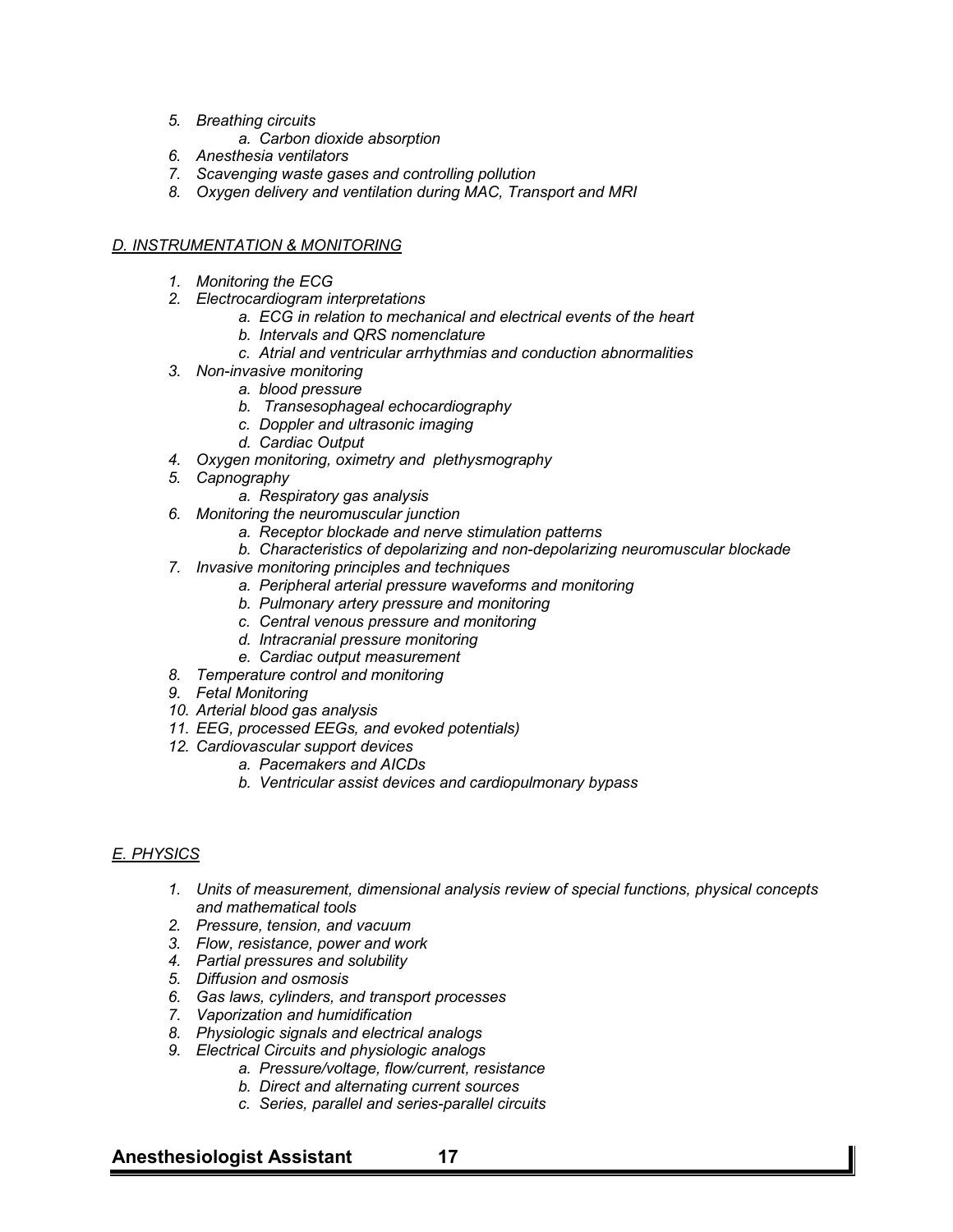- *d. Capacitors and inductors time constants*
- *e. Impedance*
- *f. Transformers*
- *10. Principles of lasers, Fires, explosions and radiation*

### *F. AIRWAY MANAGEMENT*

- *1. Airway anatomy and physiology*
- *2. Airway management equipment*
- *3. Evaluation of the airway*
- *4. Techniques for intubation & extubation*
- *5. The Difficult Airway*
- *6. Pediatric and advanced airway management*

### *G. METHODS OF ANESTHESIA*

- *1. Regional anesthesia* 
	- *a. Neuraxial blockade* 
		- *b. Peripheral nerve blockade*
		- *c. Intravenous regional anesthesia*
		- *d. Complications and techniques*
- *2. Positioning* 
	- *a. Nerve injuries of the extremities*
- *3. Obstetric anesthesia* 
	- *a. Physiologic changes of the parturient*
	- *b. Fetal circulation and placental physiology/pharmacology*
	- *c. General and regional anesthesia during pregnancy*
- *4. Drug regimens for epidural and spinal anesthetics* 
	- *a. Stages of labor and pain pathways*
	- *b. Management of the complicated pregnancy*
- *5. Pediatric anesthesia* 
	- *a. Pediatric physiology and anatomy*
	- *b. Pediatric congenital anomalies (cardiovascular and developmental)*
	- *c. Pharmacodynamics and kinetics of the pediatric patient*
	- *d. Airway management of the pediatric patient*
	- *e. Geriatric anesthesia*
- *6. Physiologic and pharmacologic changes of aging*
- *7. Neurosurgical anesthesia*
- *8. Cardiac anesthesia*
- *9. Trauma anesthesia*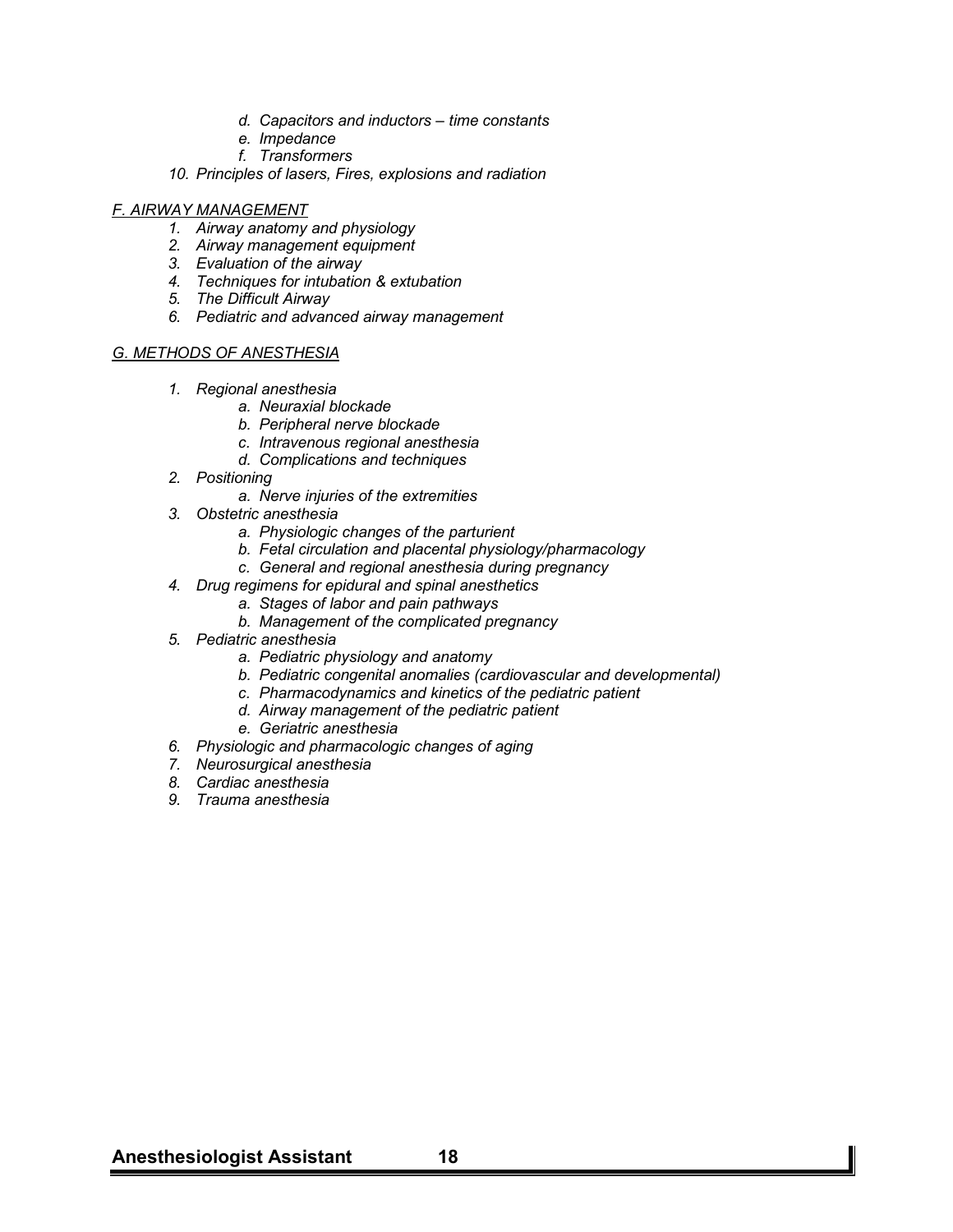### *CLINICAL CONTENT OUTLINE*

| Total Anesthesia Cases                | 600  |
|---------------------------------------|------|
| Total Hours Clinical Anesthesia       | 2000 |
|                                       |      |
| <b>Patient ASA Class III &amp; IV</b> | 150  |
| <b>Emergent (ASA Class E)</b>         | 30   |
| <b>Trauma Cases</b>                   | 5    |
| <b>Ambulatory</b>                     |      |

| <b>Patient Population</b>       |     |
|---------------------------------|-----|
| Geriatric $(65 + \text{years})$ | 100 |
| Pediatric $(0 - 18)^*$          | 50  |

| <b>Anatomical Location Surgery</b>    |    |
|---------------------------------------|----|
| Intra-abdominal                       | 75 |
| <i><b>Intracranial</b></i>            | 5  |
| Head & Neck                           | 20 |
| <i><b>Intrathoracic</b></i>           | 20 |
| Heart                                 | 10 |
| Lung                                  | 10 |
| <b>Obstetrical Cases:</b>             | 35 |
| (Inc Deliveries, C-Sect & Procedures) |    |
| Vascular                              | 15 |

Γ